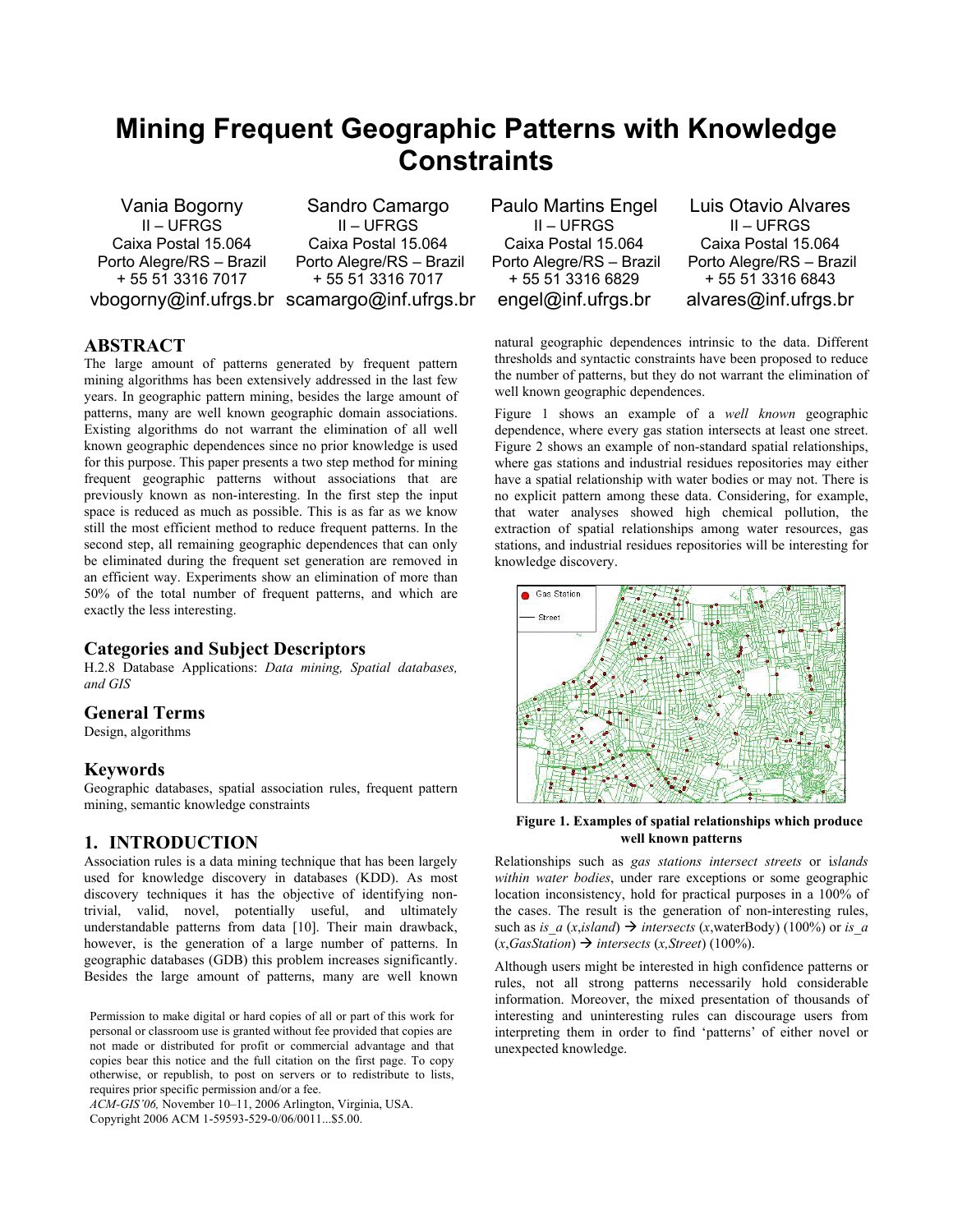

**Figure 2. Examples of non-standard spatial relationships** 

Well known geographic dependences are mandatory spatial relationships which represent spatial integrity constraints. Such constraints must hold in order to warrant the consistency of spatial data in geographic databases. They are normally explicitly represented in geographic database schemas, as will be shown with two case studies. Existing algorithms for frequent pattern mining, however, have considered only data by themselves, while the schema, which is a rich knowledge repository, has not been considered so far in the discovery process. The result is that the same associations explicitly represented by the database designer are unnecessarily extracted by frequent pattern mining (FPM) algorithms and presented to the data mining user.

We claim that well known associations explicitly represented in geographic database schemas should be eliminated in frequent pattern mining. For this purpose, this paper presents a two step method for mining frequent geographic patterns without well known dependences.

### **1.1 Related Works and Contribution**

For extracting frequent patterns from geographic databases there are basically two approaches in the literature. One is based on quantitative reasoning, which mainly computes distance relationships during the frequent set generation. Quantitative reasoning approaches [22][23] deal with geographic data (coordinates *x,y*) directly. Although they have the advantage of not requiring the definition of a reference object, they have some general drawbacks: usually deal only with points, consider only quantitative relationships, and do not consider non-spatial attributes of geographic data, which may be of fundamental importance for knowledge discovery. For spatial objects/features represented by lines or polygons, their centroid is extracted. This process, however, might lose significant information and generate non-real patterns (e.g. the Mississippi River *intersects* many states considering its real geometry, but is *far from* the same states if only the centroid is extracted).

The other is based on qualitative reasoning [2][8][9][13] and usually considers distance and topological relationships between a reference geographic object type and a set of relevant feature types represented by any geometric primitive (e.g. points, lines, and polygons). Relationships are normally extracted in a first step in data *preprocessing* tasks, while frequent patterns are generated in another step.

Both qualitative and quantitative reasoning approaches, however, have not focused on interesting geographic aspects to be considered in FPM. Neither do they make use of prior knowledge to specify which spatial relationships should be computed nor

reduce the number of well known semantic patterns. [13], for example, presented a top-down, progressive refinement method to extract spatial predicates where patterns and rules are reduced using only minimum support. [8] presented a similar method for mining association rules from geographic objects with broad boundaries.

[2] proposed a method to extract all spatial features and spatial relationships to a deductive relational database. This process is computationally expensive since all spatial relationships are computed a priori. Although patterns and association rules can be reduced, the user has to specify a different pattern constraint for all different spatial relationships or possible association rules. Besides requiring a lot of background knowledge, pruning is performed in post processing steps, i.e., after both frequent sets and association rules have already been generated.

In order to reduce the number of spatial joins in geographic data preprocessing [4] we proposed to use geo-ontologies [3]. In [5] we proposed to remove well known geographic dependences in spatial association rule mining using geographic database schemas as prior knowledge.

In this paper we propose a general framework to completely eliminate geographic dependences in frequent geographic pattern mining. In a first step the input problem is reduced, and dependences are eliminated before computing any frequency. According to [6] this is still the most efficient way to prune frequent patterns. Additionally, in an efficient way, pairs of geographic objects with dependences are eliminated further and completely, during the frequent set generation.

Our framework can be either partially or totally applied to any algorithm that generates frequent sets, being it an Apriori-like approach or not. Its main advantage is its simplicity. In two single steps all dependences are removed, and more interesting patterns and rules will be generated. While dozens of approaches define syntactic constraints and different thresholds to reduce the number of patterns and association rules, we consider *semantic knowledge constraints,* and eliminate the exact pairs of geographic objects that produce well known patterns.

#### **1.2 Scope and Outline**

This paper proposes an approach for mining non-standard frequent patterns from geographic databases. The proposed approach uses qualitative spatial reasoning. The results show an improvement on the existing techniques for knowledge discovery in geographic databases.

The remainder of the paper is organized as follows: Section 2 describes the problem of geographic dependences in FPM. Section 3 presents two case studies of GDB schemas to show the large amount of well known geographic dependences. Section 4 presents a framework to eliminate well known geographic dependences in FPM. Section 5 presents experiments that show the significant frequent set reduction, while Section 6 concludes the paper and suggests some directions of future work.

# **2. THE PROBLEM OF GEOGRAPHIC DEPENDENCES IN FPM**

At least two steps are required to extract patterns from GDB: the computation of spatial neighborhood relationships and the generation of frequent sets and association rules. Well known geographic dependences appear in both steps, and in different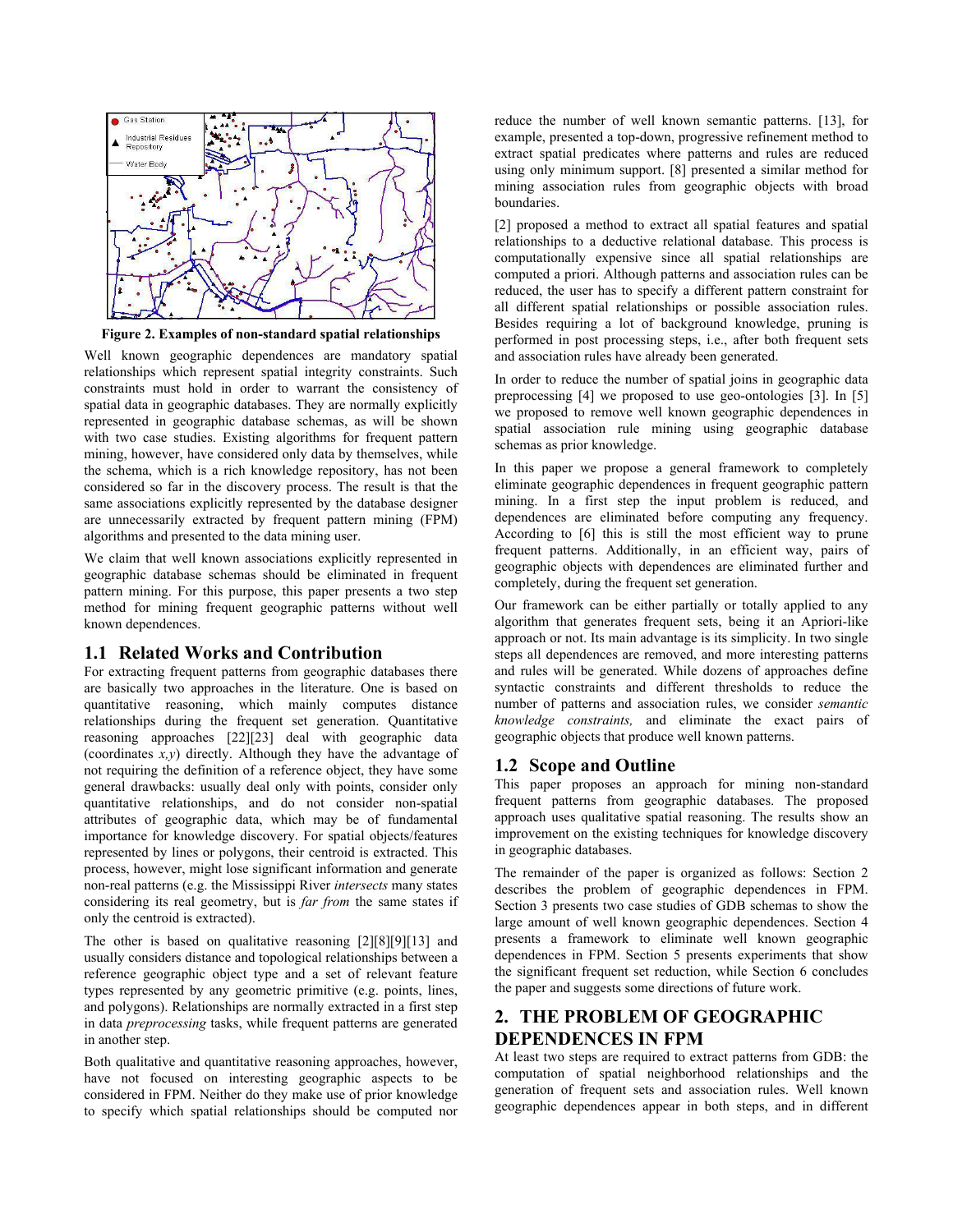ways, producing different amounts of well known patterns. In the following sections we show how geographic dependences appear in these two steps.

# **2.1 Geographic Dependences in Spatial Predicate Extraction**

In transactional data mining, every row in the dataset to be mined is usually a transaction and columns are items, while in qualitative spatial data mining, every row is an instance of a reference object type (e.g. city), called *target feature type*, and columns are predicates. Every predicate is related to a non-spatial attribute (e.g. population) of the target feature type, or a *relevant feature type* that is spatially related to the target feature type (e.g. *intersects(gasStation)*). Table 1 shows an example of a spatial dataset where every row is a city (target feature type) and the predicates are different geographic object types (port, water body, hospital, treated water network, factory) spatially related to city. Spatial predicates can be represented at different granularity levels [12], according to the objective of the discovery. In Table 1, data are represented at a general granularity level, but lower levels as, for example, chemical, metallurgical, and textile factories could be used instead of factory.

**Table 1. Dataset in a high granularity level for FPM** 

| Tuple         | <b>Spatial Predicates</b>                                            |
|---------------|----------------------------------------------------------------------|
| (city)        |                                                                      |
|               | contains(Port), contains(Hospital), contains(TreatedWaterNet),       |
|               | contains(Factory), crosses(WaterBody)                                |
| $\mathcal{L}$ | contains(Hospital), contains(TreatedWaterNet), crosses(WaterBody)    |
| $\mathcal{R}$ | contains (Port), contains (Treated WaterNet), contains (Factory),    |
|               | crosses(WaterBody)                                                   |
| 4             | contains (Port), contains (Hospital), contains (Treated Water Net),  |
|               | crosses(WaterBody)                                                   |
|               | contains (Port), contains (Hospital), contains (Treated WaterNet),   |
|               | contains(Factory), crosses(WaterBody)                                |
| 6             | contains (Hospital), contains (Treated WaterNet), contains (Factory) |

Spatial predicates are materialized spatial relationships extracted with spatial joins between all instances *t* (e.g. NewYorkCity) of a target feature type  $T$  (e.g. city) and all instances  $r$  (e.g. Route68) of every relevant feature type *R* (e.g. road) in a set of relevant feature types *S* (e.g. road, hospital, factory)*.* In this step, a cartesian product between *T* and *S* is performed. Being  $T=f(t)$ ,  $t_2, ..., t_n$ ,  $S = \{ R_1, R_2, ..., R_m \}$ , and  $R_i = \{ r_1, r_2, ..., r_q \}$ , the extraction of spatial predicates implies the comparison of every instance of *T* with all instances of *R*, for all *R* in *S*. This process is the bottleneck of computational time in spatial data mining.

Well known geographic dependences may exist among *T* and any *R* in *S,* or between pairs of *R* in *S*. For example, in the dataset shown in Table 1, there is a well known dependence between the target feature type (city) and treated water network, because every city has at least one treated water network. This means that the predicate *contains*(*TreatedWaterNet*) has a 100% support and a large number of both patterns and rules with this predicate will be generated, such as, for example, *contains(factory)* $\rightarrow$ *contains(TreatedWaterNet)*. Such a rule expresses that cities that contain factories do also contain treated water networks. Although the rule seems to be interesting, it can be considered obvious due the simple fact that *all* cities have treated water networks, having they factories, or not.

Predicates with 100% support appear in most generated patterns and rules. Table 2 shows the result of an experiment with the dataset in Table 1, using minimum support 20% and 50%. Considering 20% minimum support, 31 frequent sets and 180 rules were generated. Among the 31 frequent sets and the 180 rules, 16 frequent sets and 130 rules had the dependence *contains(TreatedWaterNet)*. Increasing minimum support to 50% does not warrant the elimination of the geographic dependence. Although the number of frequent sets is reduced to 25 and rules to 96, 13 frequent sets and 72 rules still had the dependence.

**Table 2. Frequent Patterns and rules with dependences** 

| MinSup        | All Frequent | Rules with    | FrequentSets with    |
|---------------|--------------|---------------|----------------------|
| $\frac{0}{0}$ | Sets/        | Dependence /  | dependence /         |
|               | Rules        | Rules without | FrequentSets without |
|               |              | Dependence    | dependence           |
| 20            | 31/180       | 130/50        | 16/15                |
| 50            | 25/96        | 72 / 24       | 13/12                |

In the previous example, the high number of patterns including the geographic dependence was generated because of a dependence between the target feature type and a relevant feature type. This kind of dependences can be eliminated by pruning the input space, because such dependences with a 100% support only hind the discovery process. However, dependences may also exist among relevant features. In the dataset shown in Table1, there is also a dependence between *Port* and *Water Body*, where all cities which have *Ports* do also have *Water Bodies,* because every *Port* must be related to at least one *Water Body*. In this case, however, we cannot prune the input space because either *Water Body* or *Port* may have an interesting association with any other relevant feature type (Hospital, Treated Water Network, Factory). In the following section we introduce the problem of geographic dependences among relevant feature types.

#### **2.2 Geographic Dependences in Frequent Sets**

According to [1], the general problem of mining frequent predicate sets and association rules can be decomposed in two steps:

- *Find all large/frequent predicates sets*: a set of predicates is large if its support is at least equal to a certain threshold, called *minsup*.
- *Generate strong rules*: a rule is strong if its support is at least equal to minimum support and the confidence is higher or equal to a certain threshold, called *minconf.*

**Assertion 1.** If a predicate set *Z* is frequent, then every subset of *Z* will also be frequent. If the set *Z* is infrequent, then every set that contains *Z* is infrequent too. All rules derived from *Z* satisfy the support constraint if *Z* satisfies the support constraint.

To find *frequent predicate sets* and *extract strong association rules,* relevant feature types *R* in *S* are combined with each other for the different instances of the target feature type *T,* and not among *T* and *R* as in the previous problem*.*

To illustrate the geographic dependence replication process in frequent pattern mining, let us consider the well known method for frequent set generation introduced by [1]. Table 3 shows the frequent sets extracted from the dataset in Table 1 with 50% minimum support, where  $k$  is the number of elements in the frequent sets.

Geographic dependences appear the first time in frequent sets with 2 elements, where *k=*2. Notice that since the dependence has minimum support, i.e., is a frequent predicate set, this dependence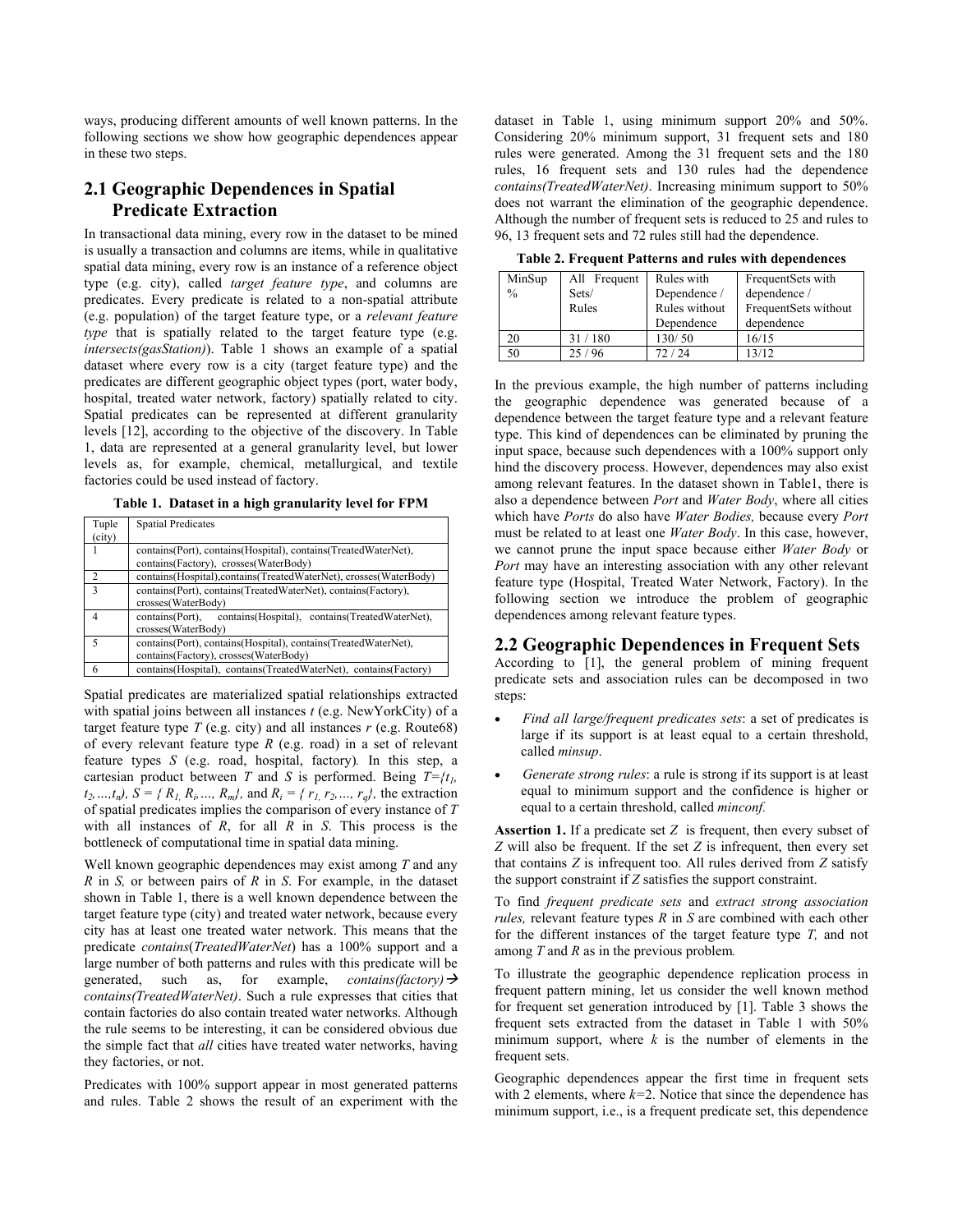is replicated to many frequent sets of size *k>2* with predicates that reach minimum support, as shown in bold style in Table 3. Considering such a small example and high minimum support (50%), one single geographic dependence participates in 6 frequent sets, which represents 30% of the total number of frequent sets. Notice that the number of rules having a geographic dependence will be much larger than the frequent sets, mainly when the largest frequent set (with 4 elements) contains the dependence.

In Table 3 we can clearly observe that the technique of generating closed frequent sets [17] does not warrant the elimination of geographic dependences. Geographic dependences generate their own closed frequent set, which in the example, are the two largest sets.

**Table 3. Frequent predicate sets with minimum support 50%** 

|   | $k$ Frequent sets with support 50%                                               |
|---|----------------------------------------------------------------------------------|
| 1 | {contains(Port)}, {contains(Hospital)}, {contains(TreatedWaterNet)},             |
|   | {contains(Factory)}, {crosses(WaterBody)}                                        |
| 2 | {Contains(Port), contains(Hospital)},                                            |
|   | {Contains(Port), contains(TreatedWaterNet)},                                     |
|   | {Contains(Port), contains(Factory)},                                             |
|   | {Contains(Port),crosses(WaterBody)},                                             |
|   | {Contains(Hospital), contains(TreatedWaterNet)},                                 |
|   | {Contains(Hospital), contains(Factory)},                                         |
|   | {Contains(Hospital), crosses(WaterBody)},                                        |
|   | {Contains(TreatedWaterNet), contains(Factory)},                                  |
|   | {Contains(TreatedWaterNet), crosses(WaterBody)},                                 |
|   | {Contains(Factory), crosses(WaterBody)},                                         |
| 3 | {Contains(Port),contains(Hospital),contains(TreatedWaterNet)},                   |
|   | {Contains(Port),contains(Hospital),crosses(WaterBody)},                          |
|   | {Contains(Port),contains(TreatedWaterNet),crosses(WaterBody)},                   |
|   | {Contains(Port),contains(Factory),crosses(WaterBody)},                           |
|   | {Contains(Port), contains(TreatedWaterNet), contains(Factory)},                  |
|   | {Contains(Hospital),contains(TreatedWaterNet),contains(Factory)}                 |
|   | {Contains(Hospital), contains(TreatedWaterNet), crosses(WaterBody)},             |
|   | {Contains(TreatedWaterNet),contains(Factory),crosses(WaterBody)}                 |
| 4 | {Contains(Port),contains(Hospital),contains(TreatedWaterNet),crosses(WaterBody)} |
|   | {Contains(Port),contains(TreatedWaterNet),contains(Factory),crosses(WaterBody)}  |

After understanding the replication process of geographic dependences in FPM, the next section presents two case studies to evaluate the amount of well known dependences in real GDB.

# **3. GEOGRAPHIC DEPENDENCES: A CASE STUDY**

Geographic dependences are mandatory spatial relationships among geographic objects, and are normally represented through associations with cardinality constraints one-one and one-many [18][19 pp.36-37]. Geographic dependences are *well known*  because they are explicitly represented by database designers to warrant the spatial integrity [18] of geographic data. In geographic database schemas, geographic dependences are given by a spatial relationship or a single association, aggregation with cardinalities *one-one* or *one-many.* 

In order to evaluate the amount of well known geographic dependences explicitly represented in real geographic databases, two real schemas were analyzed: the Brazilian Army data model, which has been the basis to construct geographic maps for the whole country, and the data warehouse developed in the project *iPara* for the Para state, in Brazil.

The geographic database schema developed by the Brazilian Army contains all geographic elements that are part of the Brazilian terrain model, which under a few variations, is similar to any terrain model represented in geographic databases. On account of the large number of objects and relationships to be represented, geographic data conceptual schemas are usually designed in different packages/superschemas. The geographic database schema developed by the Brazilian Army has 8 packages: edification, infra-structure, hydrography, vegetation, administrative regions, referential, relief, and toponymy. The package infra-structure, for example, is divided in six subschemes, including information about transportation, energy, economy, communication, etc. The hydrography package, for example, represents objects such as rivers, oceans, and lakes.



#### **Figure 3. Part of the conceptual object-oriented schema of the Brazilian Geographic Territory (MCOO of EBG - Brazilian Army – STI – DSG - 1**°**DL)**

Information of different packages may be extracted for data mining, and the number of *one-one* and *one-many* relationships varies from one package to another. For example, the hydrography package, which is shown in Figure 3, has a total of 24 geographic objects (15 from its own package and 8 from others) which share 2 *one-many* relationships and 16 *one-one* relationships if super classes are concrete, and more that 20 if super classes are abstract.

The infra-structure level, for example, has 73 geographic objects in its own package and has relationships with 88 objects from other packages. Among the 88 relationships, 70 are mandatory *one-one* dependences.

The conceptual schema of the project *iPara* is a geographic data warehouse developed in cooperation with II/UFRGS, COHAB-PA, and SEIR-PA. It integrates general geographic data of the state of Para (SIGIEP) and the urban geographic database (SIME). The complete conceptual schema of *iPara* has more than 20 different packages such as Hidrography, Infra-Structure, and Transportation. The Transportation package, for example, has 29 objects with 19 *one-one* or *one-many* associations*.* Because of space limitations, a very small part of the Water Distribution schema is shown in Figure 4, where among 7 objects there are 2 *one-many* and 4 *one-one* associations.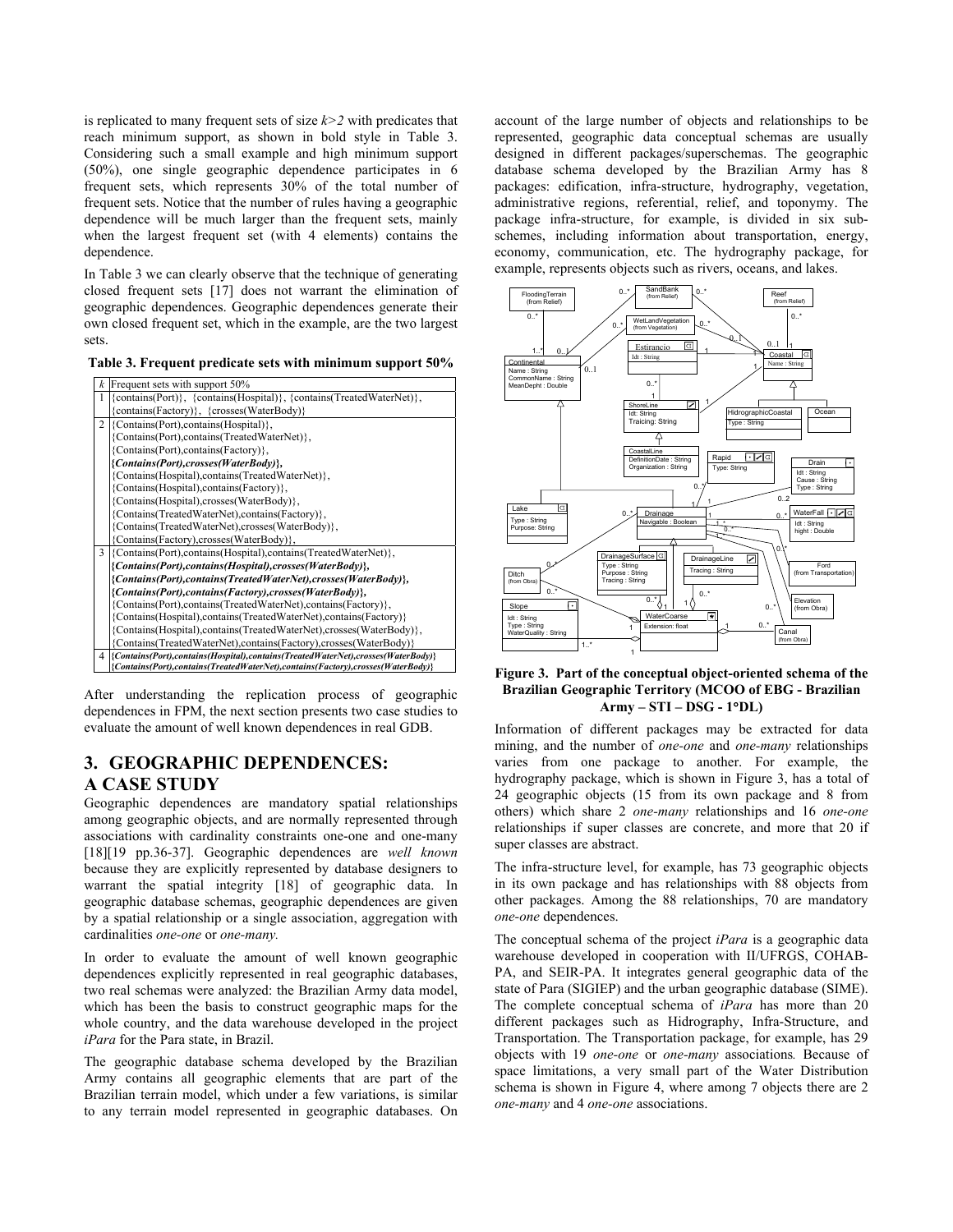The case study with two real schemas showed that a large number of mandatory well known geographic dependences is explicitly represented. If used as prior knowledge in frequent pattern mining, their extraction can be avoided and the generation of obvious patterns and rules significantly reduced.



**Figure 4. Part of the** *iPara* **conceptual schema** 

### **4. A FRAMEWORK FOR MINING FREQUENT GEOGRAPHIC PATTERNS WITH KNOWLEDGE CONSTRAINTS**

Aiming to provide a complete and integrated framework for frequent geographic pattern mining without well known associations, Figure 5 shows an interoperable framework that supports the complete discovery process. To better understand the process, the framework can be viewed at three levels: data repository, data preprocessing, and pattern mining.



**Figure 5. A Framework for FPM in geographic databases** 

At the bottom are the geographic data repositories, stored in GDBMS (geographic database management systems), constructed under OGC [16] specifications. There is also a knowledge repository which stores the pairs of geographic objects with dependences. These pairs can be either specified by the user or automatically retrieved with processes of reverse engineering [7] if the schema is not available. Different approaches to extract

dependences from relational databases with reverse engineering are available in the literature. For knowledge discovery in nongeographic databases reverse engineering has been used to understand the data model [15] in legacy systems, or to automatically extract SQL queries [20], but not as prior knowledge to reduce well known patterns. In [5] we presented an algorithm to extract geographic dependences from database schemas. When provided by the user, a larger set of dependences can be specified; not only associations explicitly represented in the schema, but other application domain dependences which generate well known patterns.

In the center of the figure is the spatial data preprocessing level which covers the *gap* between data mining tools and geographic databases. At this level the data repositories are accessed through JDBC/ODBC connections and data are retrieved, preprocessed, and transformed into the single table format. At this level, dependences among the target feature and relevant features are removed. This step prunes the input space and reduces the number of spatial joins, as will be explained in the next section.

On the top are the algorithms for FPM. At this level a method for generating frequent sets for geographic data is proposed to eliminate all dependences between the relevant features types, i.e., those which cannot be removed from the input dataset. This step is explained in more detail in section 4.2.

### **4.1 Data Preprocessing: Eliminating Geographic Dependences among the Target Feature Type and the Relevant Feature Types**

There are four main steps to implement the tasks of extracting spatial predicates for mining frequent geographic patterns: *metadata retrieval, dependence elimination, spatial join,* and *transformation.*

The *Metadata Retrieval* step retrieves all relevant information from the database, including the target feature type *T,* the target feature non-spatial attributes and the set of relevant feature types *S,* defined by the user, that may have some influence on *T*. The feature types are retrieved through the Open GIS database schema metadata.

In general words, the process described in this section can be summarized in the algorithm shown in Figure 6, where GDB is the geographic database,  $\phi$  is the set of pairs of geographic objects with dependences, *T* is the target feature type*, S* is the set of relevant feature types *R,* and *x* is the spatial relationship (e.g. topology, distance).

The *Dependence Elimination* step verifies all associations between the target feature type and all relevant feature types. It searches the knowledge base and if *T* has a dependence with any *R* in *S*, then *R* is eliminated from *S*. For each relevant feature type removed from *S*, no spatial join is required to extract spatial relationships. By consequence, neither frequent sets nor spatial association rules will be generated with this relevant feature type.

The *Spatial Join* step computes and materializes the userspecified spatial relationships between the *T* and all *R* in *S*, retrieved by the *Metadata Retrieval* step and filtered by *Dependence Elimination.* 

Spatial joins to extract spatial predicates are performed on-the-fly with operations provided by the GIS. Following the OGC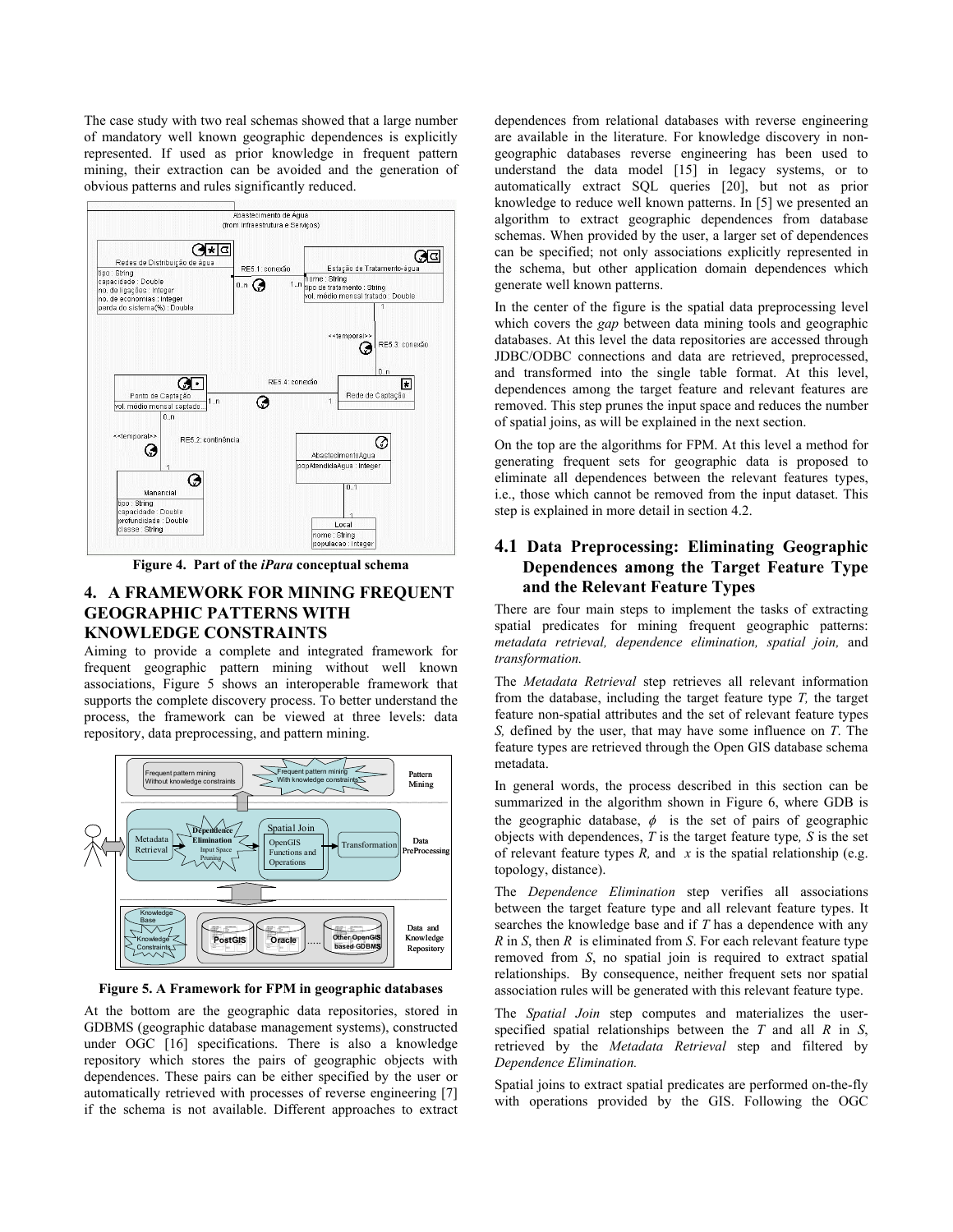specifications makes our framework interoperable with all GDBMS constructed under OGC specifications (e.g. Oracle, PostGIS). Before computing spatial joins, MBR (minimum boundary rectangle) is performed for accelerating the extraction of spatial relationships.

```
Given: GDB, φ, T, S, x; 
Find: a dataset Ψ without geographic 
       dependences between T and S; 
Method: 
     \Psi = T - geometric abribute;
      Dependence_Elimination 
      Begin 
         For (i=1; i=#R in S, i++) do begin
            If (T has a dependence with R_i in \phi)
                  Remove Ri from S; //input pruning
             Else 
                Ψ = Ψ ∪ spatial join (x, T, R<sub>i</sub>);
          End; 
      End; 
      Transformation (Ψ);
```
#### **Figure 6. Pseudo-code of the preprocessing function to extract spatial predicates**

The *Transformation* step transposes the *Spatial Join* step output into a single table  $\mathcal{V}$ , understandable by FPM algorithms.

## **4.2 Pattern Mining: Eliminating Geographic Dependences among Relevant Feature Types**

Frequent pattern and association rule mining algorithms, under rare exceptions [11] generate candidates and frequent sets. In spatial data mining, the candidate generation is not a problem because the number of predicates is much smaller than the number of items in transactional databases [19 p.205]. The computational coast relies on the spatial predicate extraction (number of instances of both target and relevant feature types), which our method reduces by pruning the input space.

Approaches that generate closed frequent sets [17] and eliminate redundant rules [24] do previously compute the frequent sets, and than verify if they are closed. Although they reduce the number of frequent sets, they do not warrant the elimination of all well known geographic patterns.

Considering that Apriori [1] has been the basis for dozens of algorithms for mining spatial and non-spatial frequent sets we illustrate the method of geographic dependence elimination during the frequent set generation using Apriori-KC [5], as shown in Figure 7.

Given  $\phi$  as the set of pairs of geographic objects with dependences (e.g. Island, Water) called *knowledge constraints*,<sup>Ψ</sup> as the input dataset generated in the previous step, and *minsup* as minimum support, well known geographic dependences are removed from the frequent sets with 2 elements, when the dependence appears the first time.

Similarly to [21], which eliminates in the second pass frequent sets that contain both parent and child specified in concept hierarchies, we propose to eliminate all frequent sets which contain geographic dependences, independently of any concept hierarchy.

The dependences are eliminated in an efficient way, in one step, in the second pass, when generating candidates with 2 elements, and when it appears at the first time. Through this elimination, no frequent sets with two or more predicates having the dependence will be generated. According to Assertion1, this step *warrants* that the pairs of geographic objects with dependences in  $\phi$  will neither appear together in the frequent sets nor in the spatial association rules. This makes the method effective and independent of any threshold such as minimum support, minimum confidence, lift, etc.

```
Given: φ,Ψ, minsup; 
Find: frequent geographic pattern without well 
        known dependences 
Method: 
L_1 = {large 1-predicate sets};
For ( k = 2; L_{k-1} := \emptyset; k++ ) do begin
    C_k = apriori gen(L<sub>k-1</sub>);// New candidates
    If (k=2)C_2 = C_2 - \phi; // frequent set prunning
    Forall rows w \in \varPsi do begin
         C_w = subset(C_k, w); // Candidates in w
         Forall candidates c \in C_w do
               c.count++; 
     End; 
    L_k = {c \in C_k \mid c.count \ge minsup};
End; 
Answer = \cup_k L_k
```
#### **Figure 7. Frequent set generation function with Apriori-KC**

The main strength of this method in our framework is its simplicity. This single, but very effective and efficient step, removes all well known geographic dependences, and can be implemented by any algorithm that generates frequent sets. Considering the example of frequent sets shown in Table 3, the dependence is eliminated when it appears at the first time, in the second pass, such that no larger frequent sets or association rules with the dependence will be generated.

It is important to emphasize that no information is lost with our method, only well known patterns are eliminated. For instance, suppose that *AB* is a frequent set having a dependence. This pair is eliminated with the purpose to avoid the generation of larger frequent sets that contain the dependence, such as *ABC,* for example. If the set *ABC* has minimum support, then the pairs *AB, AC,* and *BC* reached minimum support too*.* As we eliminate only pairs with dependences, *AC* and *BC* which combine the attribute *C* with both *A* and *B* separately*,* are still generated, and no information is lost. Our method only eliminates patterns that are well known, and does not sacrifice the result quality.

#### **5. EXPERIMENTS AND EVALUATION**

The proposed framework was implemented in Weka, which we extended to support automatic spatial predicate extraction with intelligent input pruning. In order to evaluate the interoperability of the framework, experiments were performed with real geographic databases stored under Oracle 10g and PostGIS. Census sectors and districts, with non-spatial attributes such as population, sanitary condition, etc, were defined as the target feature types for different experiments*.* Datasets with different relevant feature types (e.g. bus routes, slums, water bodies,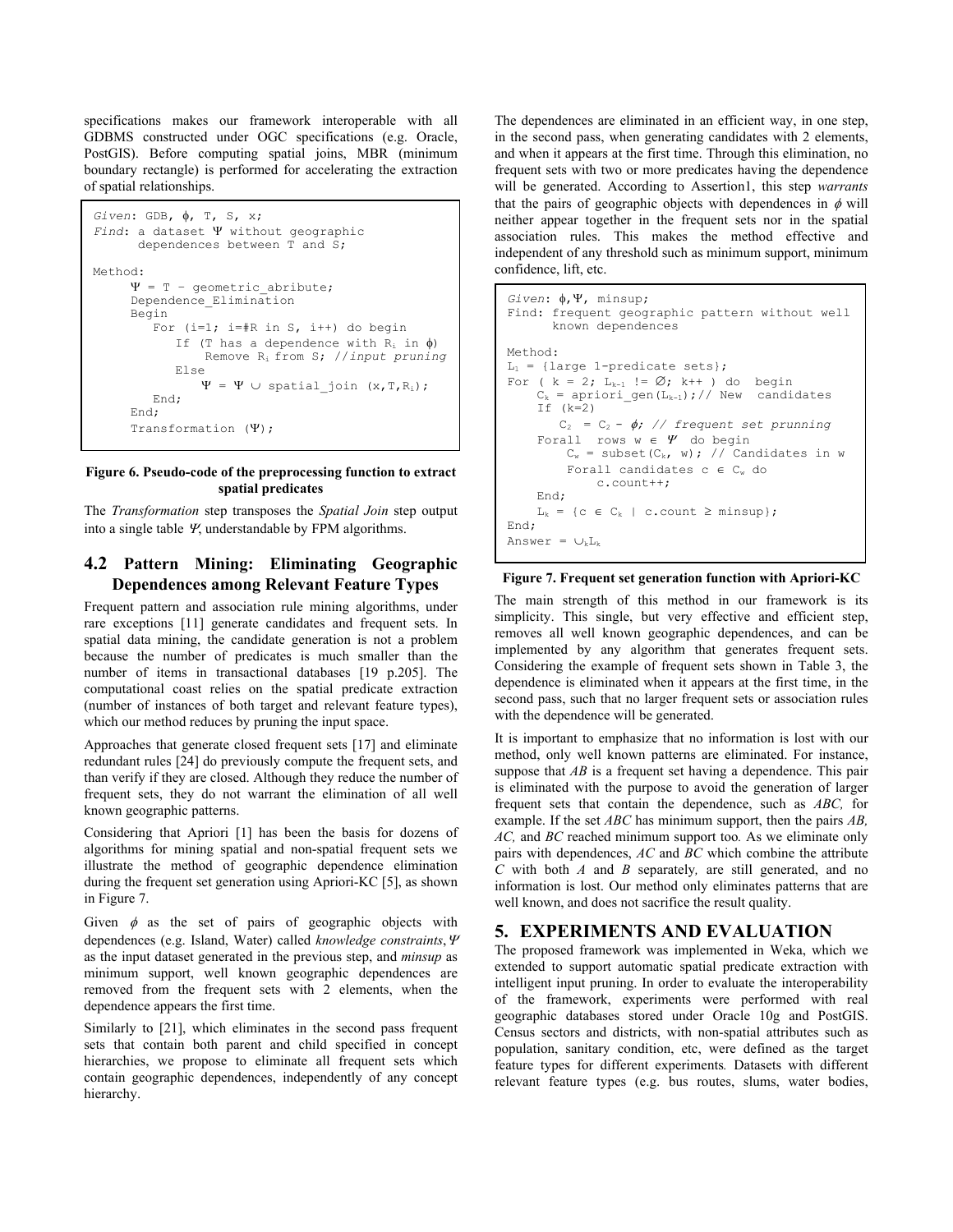factories, gas stations, cellular antennas) were preprocessed and mined, using prior knowledge and without using prior knowledge.

To precise the time reduction to compute spatial joins for mining frequent patterns is very difficult, since this step is totally data dependent. The computational time reduction to extract spatial joins depends on three mains aspects: the number of dependences (relevant feature types) eliminated in data preprocessing; the geometry type of the relevant feature (point, line or polygon); and the number of instances of the eliminated feature type (e.g. 60000 rows). For example, if a relevant feature type with 57580 polygons is eliminated, spatial join computation would significantly decrease. If the eliminated feature type has 3062 points, for instance, time reduction would be less significant. However, for every eliminated relevant feature type, no spatial join is necessary, and this warrants preprocessing time reduction.

To evaluate the frequent pattern reduction by pruning the input space, Figure 8 describes an experiment where one dependence between the reference object and the relevant feature types was eliminated. Notice that input space pruning reduces frequent patterns for all different values of minimum support. Considering *minsup* 10%, 20%, and 30%, the elimination of one single dependence in data preprocessing pruned the frequent sets around 50%. The rule reduction is still more significant than the frequent set pruning, reaching 70% by eliminating one single dependence.

Algorithms that generate closed frequent sets [17], reduce the number of rules [14], and eliminate redundant rules [24] can reduce still further the number of both frequent sets and association rules if applied to the geographic domain using our method for pruning the input space.



**Figure 8. Input space pruning**

Figure 9 shows the result of an experiment where two dependences among relevant feature types were eliminated during the frequent set generation without input pruning. Even pruning only the frequent sets, our method reduces the number of frequent sets for all different values of minimum support. Indeed, the higher the number of dependences, the more significant is the reduction.

Figure 10 shows an experiment where dependences were eliminated in both input space (between the target feature and relevant features) and during the frequent set generation (among relevant features). The total number of frequent sets is reduced in an average of 60% by removing one dependence, independently of minimum support. This experiment shows that in the geographic domain most frequent sets contain well known geographic dependences, and our method completely eliminates

such dependences very fast. Because of space limitations, time reduction experiments are not presented.



**Figure 9. Frequent set pruning** 



**Figure 10. Input space and frequent set pruning** 

### **6. Conclusions and Future Works**

This paper presented an intelligent framework for mining frequent geographic patterns without well known geographic dependences. Dependences are mandatory geographic associations which are explicitly represented in geographic database schemas. We showed that explicit mandatory relationships produce irrelevant patterns, while the non-standard spatial relationships may lead to more interesting knowledge.

Experiments showed that independent of the number of elements, geographic dependences generate a large number of frequent patterns without interesting knowledge. The elimination of one dependence is enough to prune a large number of patterns, but the higher the number of well known dependences to be eliminated, the larger is the pattern reduction. We showed that well known dependences can be partially eliminated by either pruning the input space or the frequent sets. Applying both steps eliminate known geographic dependences completely!

The main contribution is for the data mining user, which will analyze much less obvious patterns. The method is effective independently of other thresholds, and it warrants that known geographic domain associations will not appear among the discovered patterns.

The use of prior knowledge in geographic pattern mining has three main advantages: spatial relationships between feature types with dependences are not computed; the number of both frequent sets and association rules is significantly reduced; and the most important, the generated frequent sets and rules are free of associations that are previously known as non-interesting.